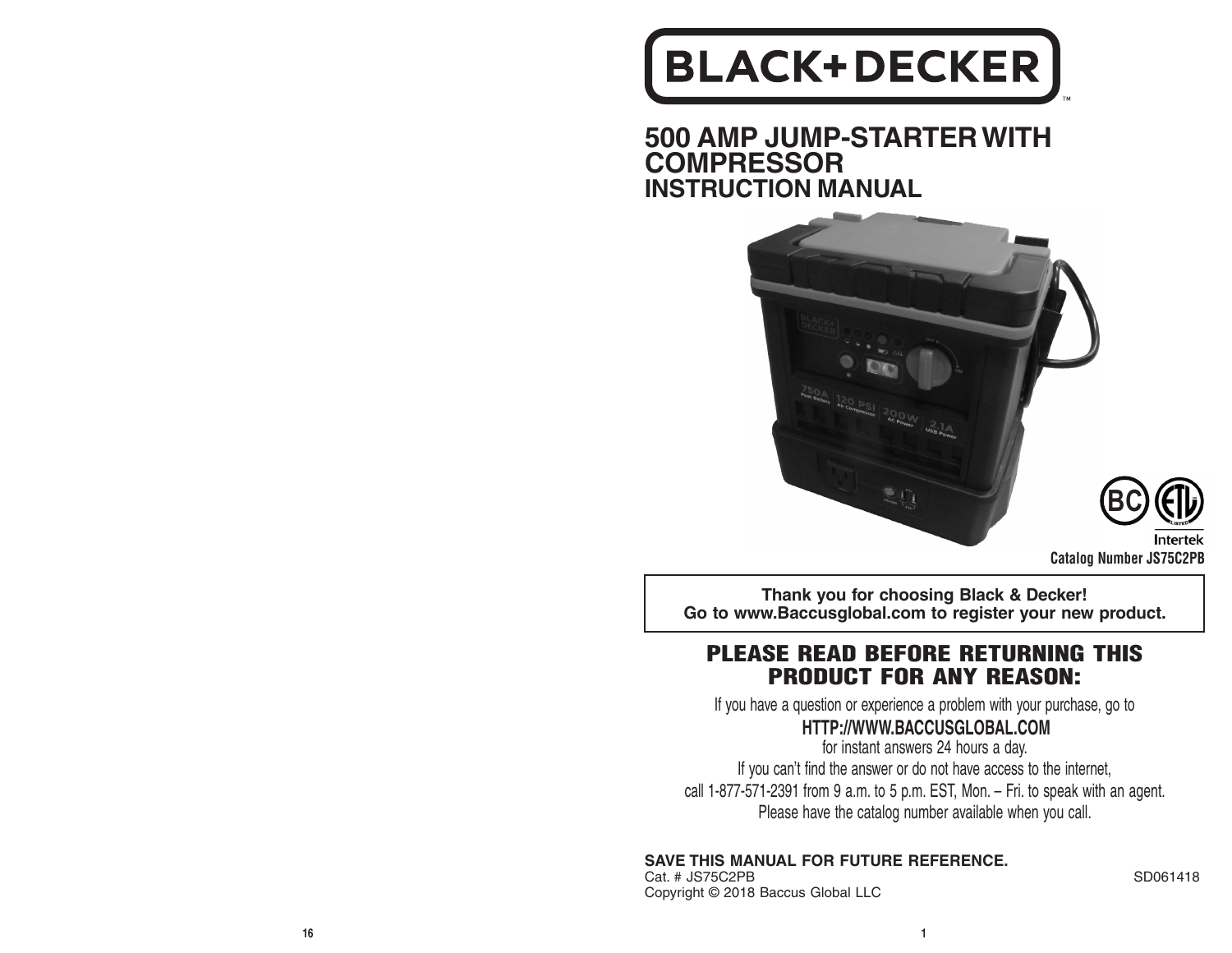## FEATURES



This device complies with part 15 of the FCC rules. Operation is subject to the following two conditions: (1) this device may not cause harmful interference, and (2) this device must accept any interference received, including interference that may cause undesired operation.

This equipment has been tested and found to comply with the limits for a Class B digital device, pursuant to part 15 of the FCC Rules. These limits are designed to provide reasonable protection against harmful interference in a residential installation. This equipment generates, uses and can radiate radio frequency energy and, if not installed and used in accordance with the instructions, may cause harmful interference to radio communications. However, there is no guarantee that interference will not occur in a particular installation. If equipment does cause harmful interference to radio or television reception, which can be determined by turning the equipment off and on, the user is encouraged to try to correct the interference by one or more of the following measures:

• Reorient or relocate the receiving antenna.

• Increase the separation between equipment and receiver. • Connect the equipment into an outlet on a circuit different from that to which the receiver is connected.

• Consult the dealer or an experienced radio/TV technician for help.

Changes or modifications not approved by the party responsible for compliance could void user's authority to operate the equipment.

## SAFETY GUIDELINES / DEFINITIONS **DANGER:** Indicates an imminently hazardous situation which, if not avoided, will

result in death or serious injury.

**WARNING:** Indicates a potentially hazardous situation which, if not avoided, could result in death or serious injury.

**CAUTION:** Indicates a potentially hazardous situation which, if not avoided, may result in minor or moderate injury.

**CAUTION:** Used without the safety alert symbol indicates potentially hazardous situation which, if not avoided, may result in property damage.

**RISK OF UNSAFE OPERATION.** When using tools or equipment, basic safety precautions should always be followed to reduce the risk of personal injury. Improper operation, maintenance or modification of tools or equipment could result in serious injury and property damage. There are certain applications for which tools and equipment are designed. Black & Decker strongly recommends that this product NOT be modified and/or used for any application other than for which it was designed. Read and understand all warnings and operating instructions before using any tool or equipment.

## IMPORTANT SAFETY **INSTRUCTIONS READ ALL INSTRU**

**WARNING: Read all instructions before operating power station. Failure to follow all instructions listed below may result in electric shock, fire and/or serious injury.**

#### **GENERAL SAFETY WARNINGS AND INSTRUCTIONS** • **This unit was designed for household use only.**

**WARNING – TO REDUCE THE RISK OF FIRE, ELECTRIC SHOCK, BURST HAZARD, OR INJURY TO PERSONS OR PROPERTY:**

- **Avoid dangerous environments.** Don't use appliances in damp or wet locations. Don't use appliances in the rain.
- **Keep children away.** All visitors should be kept at a distance from work area. • **Dress properly.** Do not wear loose clothing or jewelry. They can be caught in moving parts. Rubber gloves and substantial, non-skid footwear are recommended
- when working outdoors. Wear protective hair covering to contain long hair. • **Use safety glasses and other safety equipment.** Use safety goggles or safety
- glasses with side shields, complying with applicable safety standards. Safety glasses or the like are available at extra cost at your local dealer. • **Store idle appliance indoors.** When not in use, appliances should be stored
- indoors in dry, and high or locked-up place out of reach of children.
- **Don't abuse cord.** Never carry appliance by cord or yank it to disconnect from receptacle. Keep cord from heat, oil, and sharp edges. • **Disconnect appliances.** Disconnect the appliance from the power supply when not
- 
- in use, before servicing, and when changing accessories.<br>• Ground Fault Circuit Interrupter (GFCI) protection should be provided on the<br>circuits or outlets to be used. Receptacles are available having built in GFCI protection and may be used for this measure of safety.
- **Use of accessories and attachments.** The use of any accessory or attachment not recommended for use with this appliance could be hazardous. Refer to the accessory section of this manual for further details.
- **Stay alert.** Use common sense. Do not operate appliance when you are tired or impaired.
- **Check for damaged parts.** Any part that is damaged should be replaced by the manufacturer before further use. Contact the manufacturer at (877) 571-2391 for more information.
- **Do not operate this appliance near flammable liquids or in gaseous or explosive atmospheres.** Motors in these tools normally spark, and the sparks might ignite fumes.
- Never submerge this unit in water; do not expose it to rain, snow or use when wet.<br>• To reduce risk of electric shock, disconnect the unit from any power source before<br>• attempting maintenance or cleaning. Turning off co not reduce this risk.

• **This equipment employs parts (switches, relays, etc.) that produce arcs or sparks.** Therefore, if used in a garage or enclosed area, the unit MUST be placed not less than 18 inches above the floor.

#### **SPECIFIC SAFETY INSTRUCTIONS FOR CHARGING THIS UNIT**

- **IMPORTANT:** This unit is delivered in a partially charged state. Fully charge unit before using for the first time with a household extension cord (not supplied) for a
- tull 24 hours or until the green LED Battery Status Indicator lights or flashes.<br>• All ON/OFF switches should be in the OFF position when the unit is charging or not<br>• in use. Make sure all switches are in the OFF position source or load.

#### **Extension cords**

**WARNING:** Use of improper extension cord could result in a risk of fire and electric shock. When using an extension cord, make sure that the pins of the extension cord are the same number, size and shape as those in the charger; and be sure to use one heavy enough to carry the current your product will draw. An undersized cord will cause a drop in line voltage resulting in loss of power and overheating. The following table shows the correct size to use depending on cord length and nameplate ampere rating. If in doubt, use the next heavier gage. The smaller the gage number, the heavier the cord.

| <b>Volts</b>         |          | MINIMUM GAGE FOR CORD SETS<br><b>Total Length of Cord in Feet</b> |                                |                                |                             |
|----------------------|----------|-------------------------------------------------------------------|--------------------------------|--------------------------------|-----------------------------|
| 120V                 |          | $0 - 25$<br>$(0-7.6m)$                                            | $26 - 50$<br>$(7.6 - 15.2m)$   | $51 - 100$<br>$(15.2 - 30.4m)$ | 101-150<br>$(30.4 - 45.7)$  |
| 240V                 |          | $0 - 50$<br>$(0-15.2m)$                                           | $51 - 100$<br>$(15.2 - 30.4m)$ | 101-200<br>$(30.4 - 60.9m)$    | 201-300<br>$(60.9 - 91.4m)$ |
| <b>Ampere Rating</b> |          | <b>Extension Cord Lenath</b>                                      |                                |                                |                             |
| More                 | Not more | $0' - 25'$                                                        | $26' - 50'$                    | 51'-100'                       | $101' - 150'$               |
| Than                 | Than     | American Wire Gage (AWG)                                          |                                |                                |                             |
| $0 -$                | 6        | 18                                                                | 16                             | 16                             | 14                          |
| $6 -$                | 10       | 18                                                                | 16                             | 14                             | 12                          |
| 10 -                 | 12       | 16                                                                | 16                             | 14                             | 12                          |
| 12 -                 | 16       | 14                                                                | 12                             | Not Recommended                |                             |

#### • **When an extension cord is used,** make sure that:

- a) the pins of extension cord are the same number, size and shape as those in the charger,
- b) the extension cord is properly wired and in good electrical condition, – c) the wire size is large enough for the AC rating of the charger.
- **CAUTION TO REDUCE THE RISK OF PROPERTY DAMAGE:** Pull by connector

rather than cord when disconnecting the extension cord from the unit; and by plug when disconnecting the extension cord from an AC outlet.

#### **SPECIFIC SAFETY INSTRUCTIONS FOR JUMP STARTERS**

#### **WARNING – BURST HAZARD**

Do not use the unit for charging dry-cell batteries that are commonly used with home appliances. These batteries may burst and cause injury to persons and damage property. Use the unit for charging/boosting a lead-acid battery only. It is not intended to supply power to a low-voltage electrical system other than in a starter-motor application.

• Use of an attachment not supplied, recommended or sold by manufacturer specifically for use with this unit may result in a risk of electrical shock and injury to persons.

#### **WARNING – RISK OF EXPLOSIVE GASES:**

- Working in the vicinity of a lead acid battery is dangerous. Batteries generate explosive gases during normal battery operation. For this reason, it is of the utmost importance that each time before using the jump-starter you read this manual and follow instructions exactly.
- To reduce the risk of battery explosion, follow these instructions and those published by the battery manufacturer and manufacturer of any equipment you intend to use in the vicinity of the battery. Review cautionary markings on these products and on the engine.

#### **CAUTION – TO REDUCE THE RISK OF INJURY OR PROPERTY DAMAGE:**

- NEVER ATTEMPT TO JUMP-START OR CHARGE A FROZEN BATTERY.
- Vehicles that have on-board computerized systems may be damaged if vehicle battery is jump-started. Before jump-starting, read the vehicle's owner's manual to confirm that external-starting assistance is suitable.
- When working with lead acid batteries, always make sure immediate assistance is available in case of accident or emergency.
- Never smoke or allow a spark or flame in vicinity of vehicle battery, engine or power station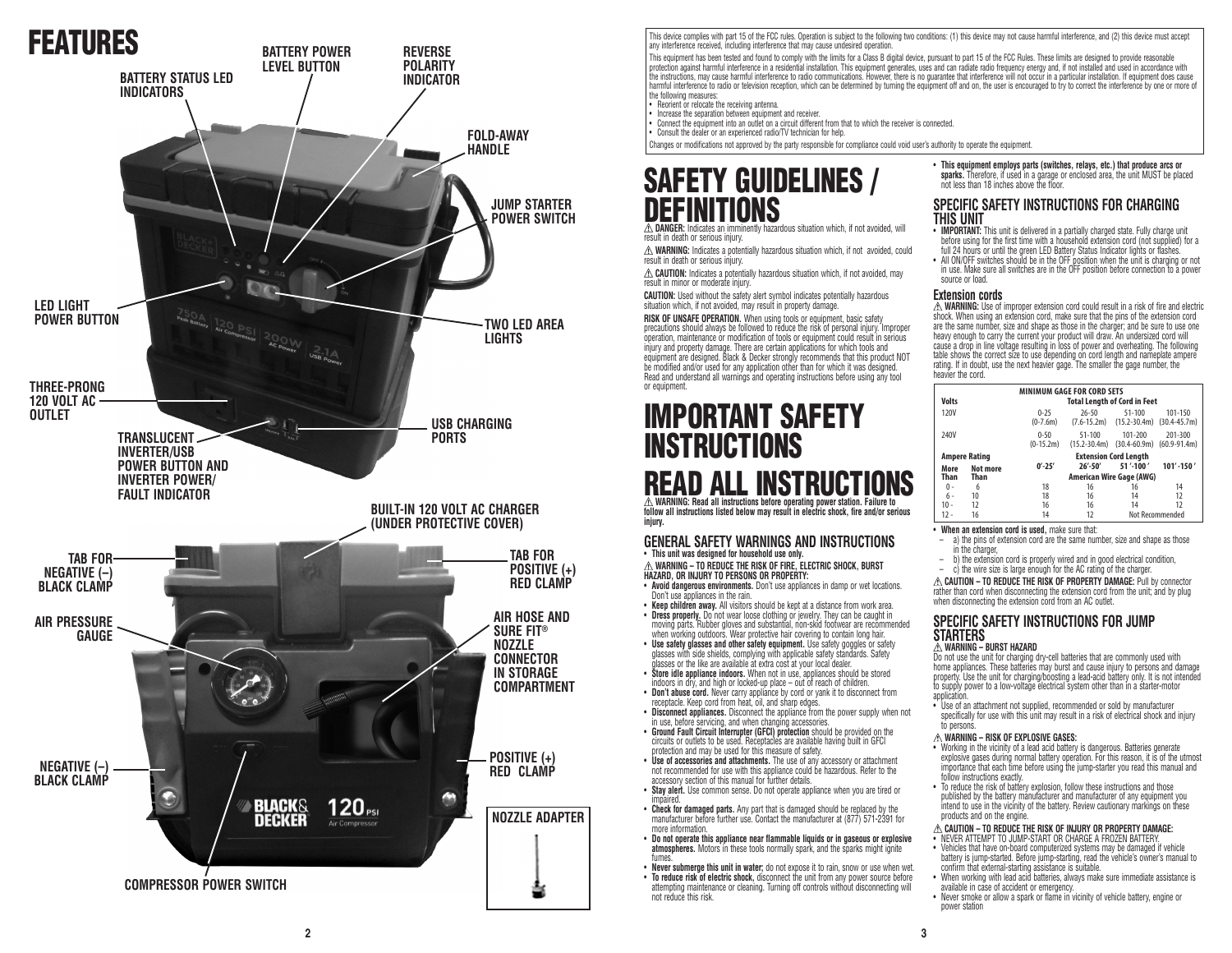- Stay clear of fan blades, belts, pulleys, and other parts that can cause injury to persons.
- Remove personal metal items such as rings, bracelets, necklaces and watches when working with a lead acid battery. A

lead acid battery can produce a short circuit current high enough to weld a ring, or similar metal object, to skin, causing a severe burn. • Do not wear vinyl clothing when jump-starting a vehicle. Friction can cause

- dangerous static-electrical sparks.
- Be extra careful to avoid dropping a metal tool onto the battery. It might spark or short-circuit the battery or another electrical part and could cause an explosion.
- Jump-start procedures should only be performed in a safe, dry, well-ventilated area. • Always store battery clamps when not in use. Never touch battery clamps together. This can cause dangerous sparks, power arcing and/or explosion.
- When using this unit close to the vehicle's battery and engine, stand the unit on a flat, stable surface, and be sure to keep all clamps, cords, clothing and body parts away from moving vehicle parts.
- Never allow red and black clamps to touch each other or another common metal conductor — this could cause damage to the unit and/or create a sparking/ explosion hazard.
- Make sure to connect the clamps with correct polarity. Damage caused by improper connection is not covered by the Warranty.
- Do not expose battery to fire or intense heat since it may explode. Before disposing of the battery, protect exposed terminals with heavy-duty electrical tape to prevent shorting (shorting can result in injury or fire).
- Place this unit as far away from the battery as cables permit.
- Never allow battery acid to come in contact with this unit.
- Do not operate this unit in a closed area or restrict ventilation in any way. • This system is designed to be used only on vehicles with a 12 volt DC battery system. Do not connect to a 6 volt or 24 volt battery system.
- This system is not designed to be used as a replacement for a vehicular battery. Do not attempt to operate a vehicle that does not have a battery installed.
- Excessive engine cranking can damage a vehicle's starter motor. If the engine fails to start after the recommended number of attempts, discontinue jump-start procedures and look for other problems that may need to be corrected.
- Do not use this jump starter on a watercraft. It is not qualified for marine applications.
- Although this unit contains a non-spillable battery, it is recommended that unit be kept upright during storage, use and recharging. To avoid possible damage that may shorten the unit's working life, protect it from direct sunlight, direct heat and/ or moisture.

#### **SPECIFIC SAFETY INSTRUCTIONS FOR INVERTERS WARNING – TO REDUCE THE RISK OF ELECTRIC SHOCK:**

• Do not connect to AC distribution wiring.

- Do not make any electrical connections or disconnections in areas designated as IGNITION PROTECTED. This inverter is NOT approved for ignition protected areas. • Never immerse the unit in water or any other liquid, or use when wet.
- Do not insert foreign objects into the unit's AC outlets.

#### **WARNING – TO REDUCE THE RISK OF FIRE:**

- Do not operate near flammable materials, fumes or gases.
- Do not expose to extreme heat or flames.
- **CAUTION TO REDUCE THE RISK OF INJURY OR PROPERTY DAMAGE:**
- Disconnect appliance plug from inverter outlet before attempting any repairs to the appliance.
- When an appliance plugged into this unit is used outdoors, use only extension cords intended for use outdoors and so marked.
- Do not attempt to connect the inverter while operating your vehicle. Not paying attention to the road may result in a serious accident.
- Always use the inverter where there is adequate ventilation.
- Always turn the inverter off when not in use. • Keep in mind that this inverter will not operate high wattage appliances or equipment
- that produce heat, such as hair dryers, microwave ovens and toasters. • Do not use this inverter with medical devices. It is not tested for medical
- applications.
- Some laptop computers may not operate with this inverter.
- Operate inverter only as described in this Instruction Manual.

#### **CAUTION: RECHARGEABLE DEVICES**

- Certain rechargeable devices are designed to be charged by plugging them directly
- When using a rechargeable device, monitor its temperature for the initial ten<br>minutes of use to determine if it produces excessive heat.
- If excessive heat is produced, this indicates the device should not be used with this inverter
- This problem does not occur with most of the battery-operated equipment. Most of these devices use a separate charger or transformer that is plugged into an AC
- The inverter is capable of running most chargers and transformers.

#### **SPECIFIC SAFETY INSTRUCTIONS FOR THE USB PORTS** • Do not insert foreign objects into the USB Ports.

- Do not attach USB hubs or more than one personal electronic device to each USB Port.
- Do not use this unit to operate appliances that require more than 2.1 amps in total to operate from the USB Ports.
- Some household USB-powered electronics will not operate with this unit.

#### **SPECIFIC SAFETY INSTRUCTIONS FOR COMPRESSORS CAUTION – TO REDUCE THE RISK OF INJURY OR PROPERTY DAMAGE:** Never

leave the compressor unattended while in use. **WARNING – BURST HAZARD: Bursting articles can cause serious injury.**

- Carefully follow instructions on articles to be inflated. • Never exceed the recommended pressure listed in instructions on articles to be
- inflated. If no pressure is given, contact article manufacturer before inflating. Monitor the pressure at all times on the pressure gage.
- **CAUTION TO REDUCE THE RISK OF PROPERTY DAMAGE:** Do not operate compressor continuously for longer than approximately 10 minutes, depending on

ambient temperatures, as it may overheat.

#### **FIRST AID**

When working with lead acid batteries, always make sure immediate assistance is available in case of accident or emergency.

- Always have protective eyewear when using this product: contact with battery acid may cause blindness and/or severe burns. Be aware of first aid procedures in case of accidental contact with battery acid.
- Have plenty of fresh water and soap nearby in case battery acid contacts skin. • **Skin:** If battery acid comes in contact with skin, rinse immediately with water, then wash thoroughly with soap and water. If redness, pain, or irritation occurs, seek immediate medical attention.
- **Eyes:** If battery acid comes in contact with eyes, flush eyes immediately, for a minimum of 15 minutes and seek immediate medical attention.

## SAVE THESE **NSTRUCTIONS**

#### **WARNING: TO REDUCE THE RISK OF INJURY:**

Follow these instructions and those published by the battery manufacturer and manufacturer of any equipment you intend to use with this unit. Review cautionary markings on these products and on engine.

#### **INTRODUCTION**

Thank you for choosing the *Black & Decker Jump-Starter with Compressor*. Please read this guide carefully before use to ensure optimum performance and avoid damage to the unit or items that you are using it with.

#### **CHARGING/RECHARGING**

Lead-acid batteries require routine maintenance to ensure a full charge and long battery life. All batteries lose energy from self-discharge over time and more rapidly at higher temperatures. Therefore, batteries need periodic charging to replace energy lost through self-discharge. When the unit is not in frequent use, manufacturer recommends the battery be recharged at least every 30 days.

- **Notes:** This unit is delivered in a partially charged state you must fully charge it upon purchase and before using it for the first time. Initial AC charge should be for 24 hours.
	- Recharging battery after each use will prolong battery life; frequent heavy discharges between recharges and/or overcharging will reduce battery life. The battery can be recharged using the Built-In 120 Volt AC Charger.
	- Make sure all other unit functions are turned off during recharging, as this can slow the recharging process.
	- **IMPORTANT:** If you know the unit is discharged, but the battery status LEDs illuminate as if fully charged when connected to a charging power source, this may be due to the internal battery having a high impedance. The manufacturer suggests leaving the unit on charge for a period of 24-48 hours before use.

**CAUTION – RISK OF PROPERTY DAMAGE:** Failure to keep the battery charged will cause permanent damage and result in poor jump-starting performance.

#### **Charging/Recharging the Jump-Starter Using the 120 Volt AC Charger and a Standard Household Extension Cord**

#### **(not included)**

- 1. Lift the AC adapter cover located on the back of the unit and connect an extension cord to the unit. Plug the other end of the cord into a standard 120-volt AC wall outlet.
- 2. Charge until the green Battery Status LED Indicator lights solid or flashes. 3. Disconnect the extension cord.
- 

#### **JUMP-STARTER**

- This unit is equipped with a jump starter power switch that allows energy to flow only when proper connections are made to battery and frame.
- a) For negative-grounded systems, connect the positive (red) clamp to the positive ungrounded battery post and the negative (black) clamp to the vehicle chassis or engine block away from the battery. Do not connect the clamp to the carburetor, fuel lines or sheet-metal body parts. Connect to a heavy gage metal part of the frame or engine block.
- b) For positive-grounded systems, connect the negative (black) clamp to the negative ungrounded battery post and the positive (red) clamp to the vehicle chassis or engine block away from the battery. Do not connect the clamp to the carburetor, fuel lines or sheet-metal body parts. Connect to a heavy gage metal part of the frame or engine block.

**IMPORTANT:** Make sure the Compressor Power Button has been turned off before attempting to use the unit as a Jump Starter.

**4 5**

#### **Procedure**

#### Take the following steps, observing all cautions and warnings in the "Important Safety

- Instructions" section at the front of this manual. 1. Turn off vehicle ignition and all accessories (radio, A/C, lights, connected cell<br>phone chargers, etc.). Place vehicle in "park" and set the emergency brake.
- 2. Make sure the Jump-Starter Power Switch is turned to off.
- 3. Remove jumper clamps from clamp tabs. Connect the red clamp first, then the black clamp.
- **4. Procedure for jump-starting a NEGATIVE GROUNDED SYSTEM (negative battery terminal is connected to chassis) (MOST COMMON)** 4a. Connect positive (+) red clamp to vehicle battery's positive terminal. **all safety instructions found in this instruction manual. 120 VOLT AC PORTABLE POWER SUPPLY AND**

5. When desired pressure is reached, turn off the compressor power switch.

7. Unscrew and remove the adapter from the Sure Fit® nozzle connector. 8. Allow the unit to cool before storing away. 9. Store the compressor hose, nozzle connector and adapter in the storage compartment.

**WARNING – TO REDUCE THE RISK OF INJURY OR PROPERTY DAMAGE: Follow** 

This unit has a built-in Power Inverter that provides up to 200 watts of AC power. This inverter is an electronic device that converts low voltage DC (direct current) electricity from a battery to 120 volts AC (alternating current) household power. It converts power in two stages. The first stage is a DC-to-DC conversion process that raises the low voltage DC at the inverter input to 145 volts DC. The second stage is a MOSFET bridge stage that converts the high voltage DC into 120 volts, 60 Hz AC.

The AC output waveform of this inverter is known as a modified sine wave. It is a stepped waveform that has characteristics similar to the sine wave shape of utility power. This type of waveform is suitable for most AC loads, including linear and switching power supplies used in electronic equipment, transformers, and small motors. **Rated Versus Actual Current Draw of Equipment** Most electrical tools, appliances, electronic devices and audio/visual equipment have labels that indicate the power consumption in amps or watts. Be sure that the power consumption of the item to be operated is below 200 watts. If the power consumption is rated in amps AC, simply multiply by the AC volts (120) to determine the wattage. Resistive loads are the easiest for the inverter to run; however, it will not run larger resistive loads (such as electric stoves and heaters), which require far more wattage than the inverter can deliver. Inductive loads (such as TVs and stereos) require more current to operate than do resistive loads of the same wattage rating.

• Certain rechargeable devices are designed to be charged by plugging them directly into an AC receptacle. These devices may damage the inverter or the charging • When using a rechargeable device, monitor its temperature for the initial ten<br>minutes of use to determine if it produces excessive heat. • If excessive heat is produced, this indicates the device should not be used with this inverter • This problem does not occur with most of the battery-operated equipment. Most of these devices use a separate charger or transformer that is plugged into an AC

• The inverter is capable of running most chargers and transformers.

**Low internal battery voltage:** The inverter will automatically shut down when the

**High internal battery voltage:** The inverter will automatically shut down when the

**Thermal shutdown protection:** The inverter will automatically shut down when the unit

**Overload/short circuit protection:** The inverter will automatically shut down when an

**Notes:** This inverter's USB charging ports do not support data communication. The ports only provide a total of 2.1A (5V each) DC power to external USB-powered devices. If a fault condition occurs in the 120V AC outlet OR any of the USB Charging Ports, the Inverter Power/Fault Indicator will flash and both the 120V AC outlet and the

> Some USB-powered household electronics may not operate with these USB power ports. Check the manual of the corresponding electronic device to confirm that it

Not all mobile phones are provided with a charging cable. They are normally data cables which are not supported by this device – please check with your mobile

The inverter will not operate appliances and equipment that generate heat, such as

Make sure the Translucent Inverter/USB Power Button is pressed to turn the inverter off (the Inverter Power/Fault Indicator is not lit) when the unit is not in use, being

**IMPORTANT NOTES:** The Inverter Power/Fault Indicator is located inside the Translucent Inverter/USB Power Button. It will light solid when the unit is functioning properly and flash to indicate that one of the above fault conditions is present before

USB charging ports will shut down automatically.

can be used with this type of USB power port.

phone manufacturer for the correct charging cable. Some laptop computers may not operate with this inverter.

hair dryers, electric blankets, microwave ovens and toasters.

**Using the 120 Volt AC Outlet and USB Charging Ports** 1. Press the Translucent Inverter/USB Power Button to turn on the 120 Volt AC Outlet and the two USB Power Ports. The Inverter Power/Fault Indicator will light solid to indicate the 120 Volt AC Outlet and the two USB Power Ports are ready to 2. Plug the 120 volt AC appliance into the 120 Volt AC Outlet and/or plug the USBpowered devices into one of the inverter's USB Power Ports and operate normally.

6. Disconnect the adapter from the inflated item.

Recharge this unit fully after each use.

**USB CHARGING PORTS**

**Power Inverter Output Waveform**

**CAUTION: Rechargeable Devices**

**Protective Features**

becomes overheated

overload or short circuit occurs.

automatic shutdown occurs.

recharged or stored. Recharge this unit fully after each use.

The inverter monitors the following conditions:

battery voltage drops too low, as this can harm the battery.

battery voltage is too high, as this can harm the unit.

4b. Connect negative  $(-)$  black clamp to chassis or a solid, non-moving, metal vehicle component or body part. Never clamp directly to negative battery terminal or moving part. Refer to the automobile owner's manual.

#### **5. Procedure for jump-starting POSITIVE GROUND SYSTEMS**

- **Note:** In the rare event that the vehicle to be started has a Positive Grounded System (positive battery terminal is connected to chassis), replace steps 4a and 4b above with steps 5a and 5b, then proceed to step 6.
- 5a. Connect negative (–) black clamp to vehicle battery's negative terminal. 5b. Connect positive (+) red clamp to vehicle chassis or a solid, non-moving, metal vehicle component or body part. Never clamp directly to Positive battery terminal or moving part. Refer to the automobile owner's manual.
- 6. When clamps are connected properly, turn the Jump-Starter Power Switch to ON.
- Turn ON the ignition and crank the engine in 5-6 second bursts until engine starts.
- Turn the Jump-Starter Power Switch back to the OFF position.
- 9. Disconnect the negative (–) engine or chassis clamp first, then disconnect the positive (+) battery clamp.

#### **WARNING – TO REDUCE THE RISK OF INJURY OR PROPERTY DAMAGE:**

- **Follow all safety instructions found in the "Specific Safety Instructions for Jump Starters" section of this instruction manual.** • This power system is to be used ONLY on vehicles with 12-volt DC battery systems.
- Never touch red and black clamps together this can cause dangerous sparks, power arcing, and/or explosion.
- After use, turn the Jump-Starter Power Switch off.

**PORTABLE COMPRESSOR**

• Always check pressure with the pressure gauge. • Never leave the compressor unattended while in use. **CAUTION – TO REDUCE THE RISK OF PROPERTY DAMAGE:**

Turn on the compressor power switch. 3. Check pressure with the pressure gauge.

6. Allow the unit to cool before storing away.

3. Insert the adapter into item to be inflated.

not over-inflate.

be recharged.

compartment after use. **WARNING – BURST HAZARD**

**serious injury.**

- **CAUTION TO REDUCE THE RISK OF PROPERTY DAMAGE:**
- Vehicles that have on-board computerized systems may be damaged if vehicle battery is jump-started. Before jump-starting this type of vehicle, read the vehicle manual to confirm that external-starting assistance is advised.
- Excessive engine cranking can damage the vehicle's starter motor. If the engine fails to start after the recommended number of attempts, discontinue jump-start procedure and look for other problems that need to be corrected.
- If the connections to the battery's positive and negative terminals are incorrect, the Reverse Polarity Indicator will light and the unit will sound a continuous alarm until the clamps are disconnected. Disconnect clamps and reconnect to battery with correct polarity.
- If vehicle fails to start, turn off the ignition, turn off the Jump-Starter Power Switch, disconnect the jump-start system's leads and contact a qualified technician to investigate why the engine did not start. • Recharge this unit fully after each use.

The built-in 12 volt DC compressor is the ultimate compressor for all vehicle tires, trailer tires and recreational inflatables. The compressor hose with Sure Fit® nozzle connector is stored in a storage compartment on the back of the unit. The On/Off Switch is located on the rear of the unit under the air pressure gauge. The compressor can operate long enough to fill up to 3 average sized tires before the battery must

The compressor may be used by removing the air hose from the storage compartment and if required, fitting an appropriate nozzle to the air hose. Return hose to the storage

• The compressor is capable of inflating up to 120 pounds per square inch (psi) pressure. To avoid over-inflation, carefully follow instructions on articles to be inflated. **Never exceed recommended pressures. Bursting articles can cause** 

Do not operate compressor continuously for extended periods of time (approximately 10 minutes, depending on ambient temperatures), as it may overheat. In such event, compressor will automatically shut down. Immediately turn OFF the Compressor Power Switch. Restart after a cooling down period of approximately 30 minutes. INFLATING TIRES OR PRODUCTS WITH VALVE STEMS 1. Screw the Sure Fit® nozzle connector onto the valve stem. Do not overtighten.

4. When desired pressure is reached, turn off the compressor power switch. Unscrew and remove the Sure Fit® nozzle connector from the valve stem.

7. Store the compressor hose and nozzle connector in the storage compartment. INFLATING OTHER INFLATABLES WITHOUT VALVE STEMS Inflation of other items requires use of one of the nozzle adapters. 1. Select the appropriate nozzle adapter (i.e, needle).

2. Screw the adapter into the Sure Fit® nozzle connector. Do not overtighten.

4. Turn on the compressor power switch - inflate to desired pressure or fullness. **Important!** Small items such as volleyballs, footballs, etc. inflate very rapidly. Do